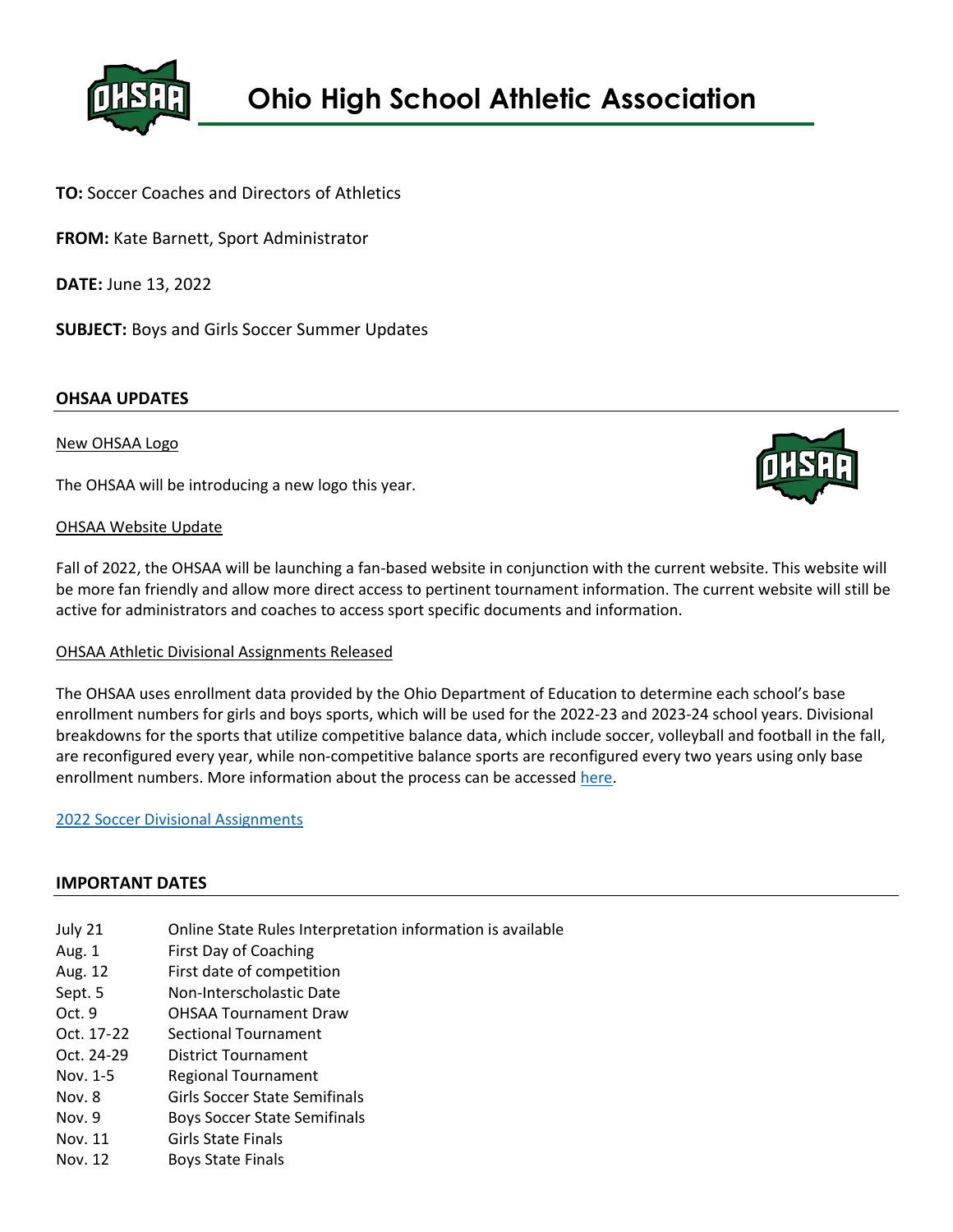# Regular Season Start

Teams may begin regular season competition as early as Aug. 12, 2022 and may compete in a maximum of seventeen (17) regular season contests. Teams are not required to begin contests Aug. 12<sup>th</sup> and are not required to play the maximum number of contests.

### Promotional Events

Schools may host one (1) special event each season that supports a specific cause (i.e. Kick for a Cure). In conjunction with the event, schools may request a waiver for NFHS Rule 4-1-1 which would permit teams to wear an alternatecolored jersey and/or socks in support of the specific cause. The Special Event Request waiver form can be found under the Regulations, Policies and Manual sidebar [here.](https://www.ohsaa.org/sports/soccer)

### Out of state travel

Per Bylaw 9-2-1 below, a form is required for a team to travel out of state to any location that does not border Ohio.

**Bylaw 9-2-1:** Schools may travel out of state to compete in contests in states or provinces in Canada that border Ohio regardless of distance to travel. The states are Indiana, Kentucky, Michigan, Pennsylvania, and West Virginia. The province is Ontario. Additionally, schools may travel out of state one time per sport per interscholastic season to compete in contests in any location that does not border Ohio subject to approval from the Executive Director's Office. (Obtain the required form to request this travel permission [here\)](https://ohsaaweb.blob.core.windows.net/files/Eligibility/forms/NonBorderingStateApproval.pdf).

Forms may be returned to **Kate Barnett** for approval.

#### OHSAA Tournament Soccer Ball

The soccer ball that will be used for the 2022 OHSAA Soccer Tournament is the Wilson VIVIDO. Schools are not required to purchase or use this ball; however, schools must use a NFHS approved ball for all regular season contests. The information flyer regarding the Wilson VIVIDO can be foun[d here.](https://ohsaaweb.blob.core.windows.net/files/Sports/Soccer/2022/Wilson_Vivido_Soccer_Ball_OHSAA.pdf)

# **APROVED SOCCER SPECIFIC REGULATIONS – Effective Aug. 1, 2022**

The Board of Directors approved the following major changes to the 2022 Soccer Regulations. The approved regulations will go into effect beginning August 1, 2022. Further updates regarding General Sport Regulations will be released later this summer.

# **Overview of Soccer Specific Sport Regulation Changes**

**Non-Interscholastic Waiver:** A student-athlete may use a one-time waiver to attend an identification camp after the student-athlete has participated in an interscholastic scrimmage, preview or contest. The definition of an identification camp refers to an individual workout or individual camp being offered by a college or university and not any other type of team showcase or non-school competition or practice. The waiver may be used for any events that take place from August 1, 2022 through the non-interscholastic date of September 5, 2022. The waiver form may be accessed on the OHSAA website later this summer and returned to the appropriate sport administrator.